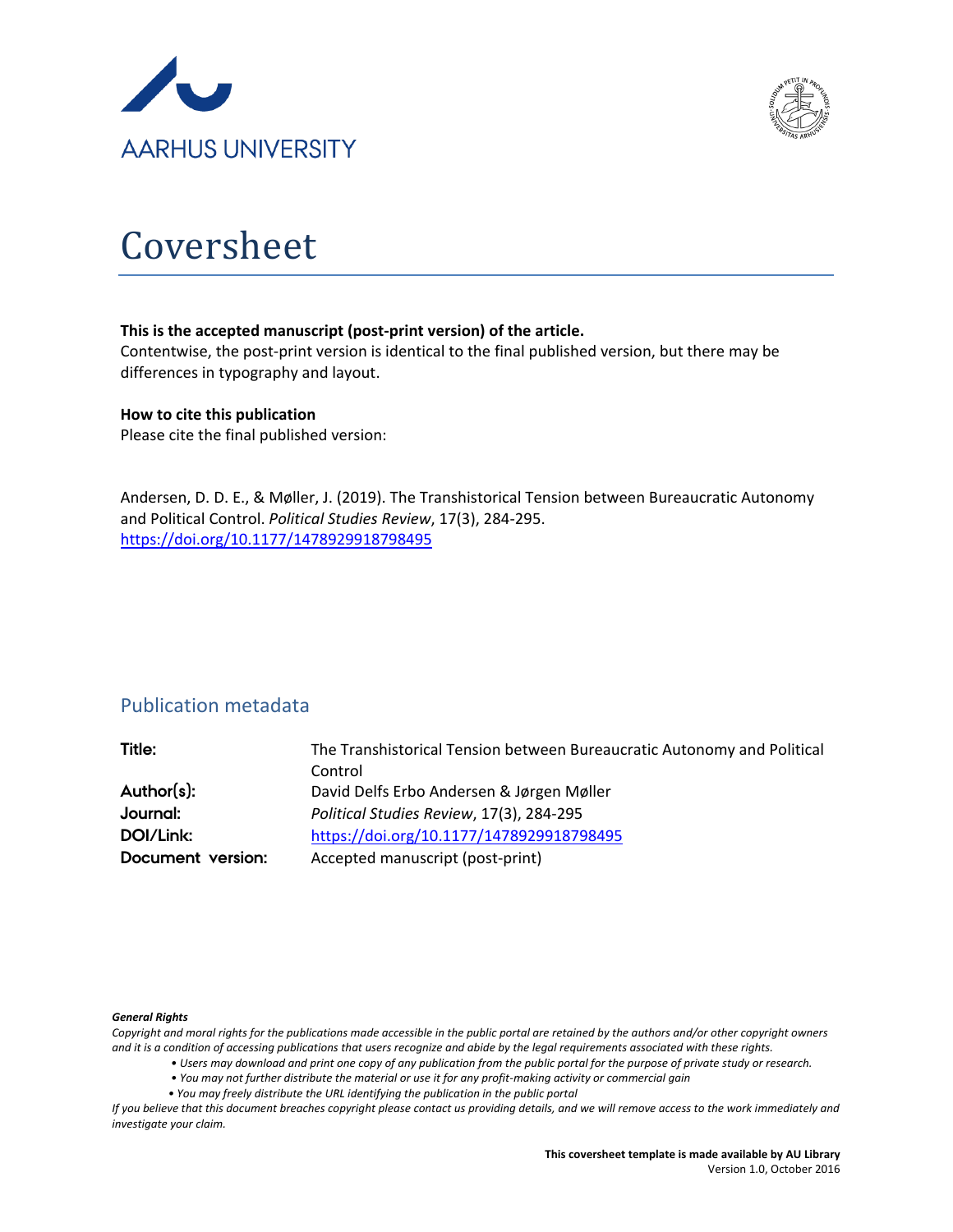## Review Article: The Transhistorical Tension between Bureaucratic Autonomy and Political Control

#### **Abstract:**

Political decision-makers experience a constant tension between bureaucratic autonomy on the one hand and political control on the other. Extant scholarship rarely analyzes this tension beyond the context of modern states. However, three new books show that it has a transhistorical relevance. Francis Fukuyama's two books, *The Origins of Political Order* and *Political Order and Political Decay*, analyze the various ways the tension has been addressed in the period before and after the French Revolution. In *Democracy's Slaves*, Paulin Ismard documents that the tension was relevant even in the context of the direct democracy of Athens in the Classical period. Taking these three books as the point of departure, we point out how politicians have attempted to solve this tension across time and space in patrimonial, meritocratic, politicization, and neo-patrimonial types of administration.

Fukuyama, Francis (2012). *The Origins of Political Order (Vol I)*. London: Profile books. Fukuyama, Francis (2014). *Political Order and Political Decay (Vol II)*. London: Profile books. Ismard, Paulin (2017). *Democracy's Slaves: A Political History of Ancient Greece*, Cambridge:

Harvard University Press.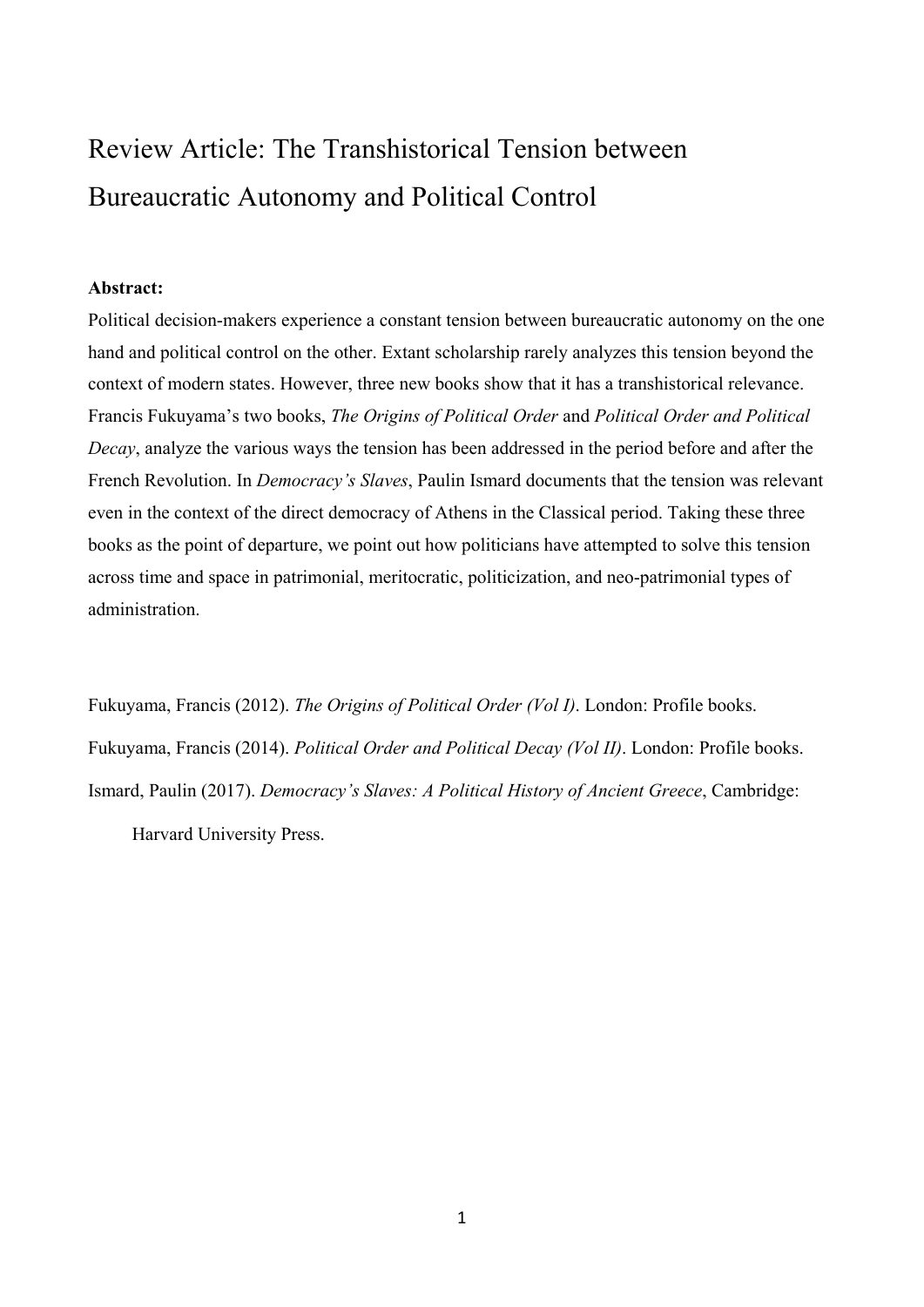#### **Introduction**

A large body of research has argued that modern states face a persistent tension between bureaucratic autonomy and political control. Modern politicians need to balance these two concerns (Weber 1978: 973; Simon 1976; Etzioni-Halevey 1985: Chs. 1-2; Tilly 1992: Ch. 3; Silberman 1993: Ch. 4-5; Aberbach and Rockman 1994; Peters 2010; Mann 2012: Chs. 8, 13). In *The Origins of Political Order*  and *Political Order and Political Decay*, Francis Fukuyama (2014) emphasizes that this tension is a more general problem – indeed, something of a Gordian knot – of modern political development. According to Fukuyama, a key challenge of successful modernization is how to ensure that "democratic electorates grant their governments an appropriate degree of discretion and yet remain in firm control of the policies and goals that bureaucracies are meant to serve?" (2014: 519). In other words, how to avoid that well-educated public officials promote their own agendas at the expense of the policies favored by the government?

*Political Order and Political Decay* probes this tension in several ways. The book dedicates a chapter to the concept of bureaucracy, it contains a thorough analysis of how Prussia built its bureaucracy, it analyzes how other 19<sup>th</sup> century European and American state builders tried to rationalize bureaucracy in the context of a latent or direct pressure for democratization, and it emphasizes that issues of corruption, patronage, clientelism, and stalled administrative reforms are recurring everywhere in today's world. Moreover, in *The Origins of Political Order* – *Political Order and Political Decay* is the sequel volume – Fukuyama shows that the tension was also relevant in Ancient China (Fukuyama 2012: Ch. 6), the Ottoman Empire (Fukuyama 2012: Ch. 13), and Egypt (Fukuyama 2012: Ch. 14). For instance, the Ottomans used eunuchs as governors to recruit civil administrators among Christian youths in the Balkan Provinces. The young recruits received physical and educational training, were raised as Turkish-speaking Muslims from the age of two to eight, and were finally inspected with the prospect of serving the sultan in Istanbul. This institution of military slavery made sure, for some time at least, that the sultan was equipped with a relatively incorruptible and competent administration (Fukuyama 2012: 189-191).

A new book on the political history of Ancient Greece, *Democracy's Slaves* by the historian Paulin Ismard (2017), further underlines the transhistorical relevance of the tension between bureaucratic autonomy and political control. The democracy of ancient Greece is normally defined by its direct exercise of power by citizens, shorn of any bureaucratic apparatus. Yet, Ismard shows that in the city-state of Athens public slaves were stable forces in a bureaucracy of surprising proportions. The use of slaves as public servants was deliberate as slaves, being excluded from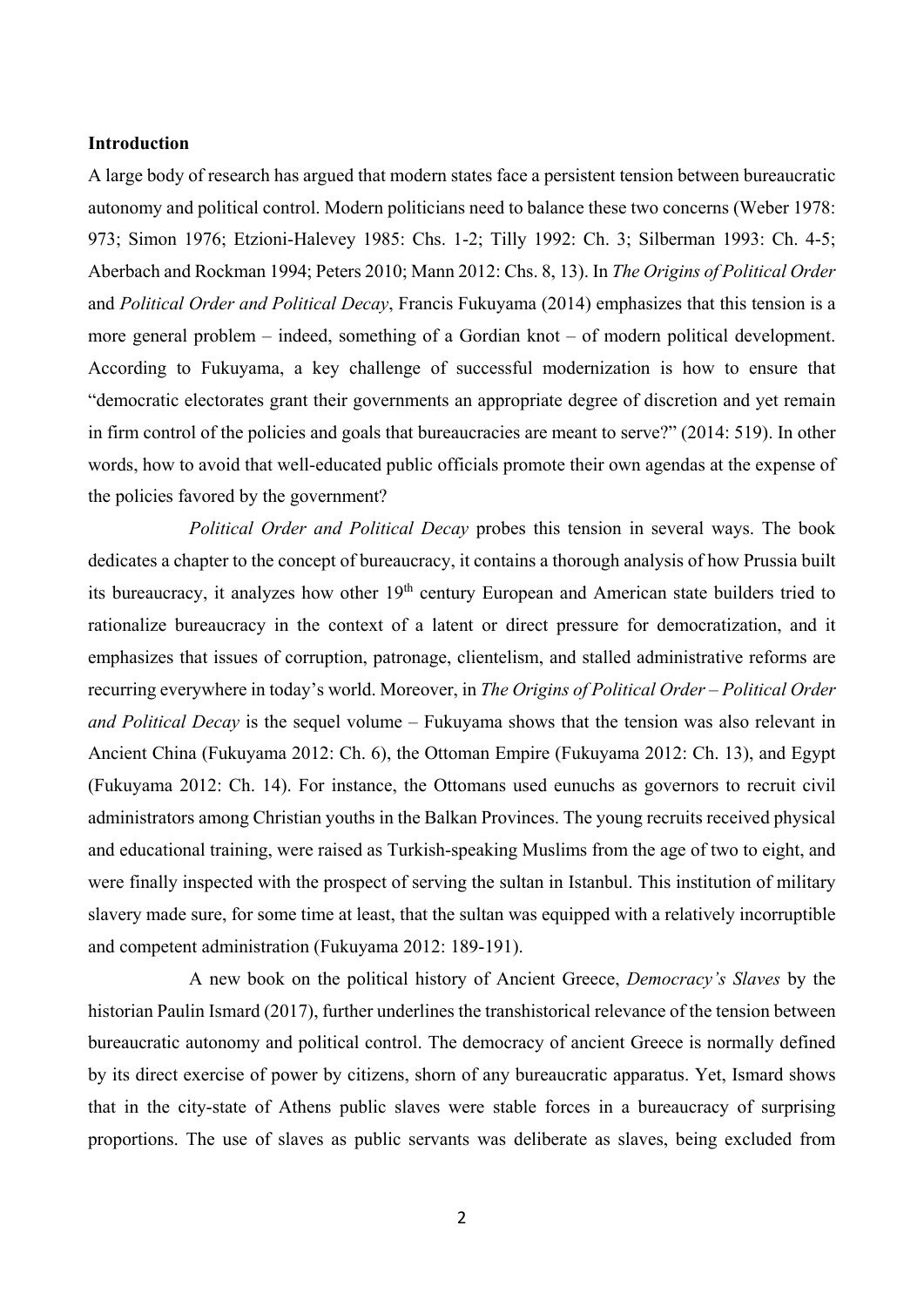citizenship and thus democratic participation, could receive lifelong education in serving public administration while being relatively incorruptible and apolitical. This model provided a 'professional' corpse of administrators who would loyally do the bidding of the Athenian city-state.

That the balance between bureaucratic autonomy and political control has a broader historical relevance is hardly surprising. Principal-agent theory tells us that agents (such as bureaucrats) and principals (such as the political superiors) have differing goals, that information asymmetries normally favor the agent, and that this in turn creates the risk of moral hazard. Bureaucrats have an incentive to slack and shirk, and, if interests collide, to sabotage the policy intentions of the politicians, thereby creating a challenge of selecting and controlling the bureaucrat (Mitnick 1975; Bendor et al. 2001). It follows that the balance is relevant across different political regime types and across historical contexts.

However, most applications of principal-agent theory to political problems have limited the analysis to modern-day states (see the empirical catalogue in Laffont and Martimort 2002). Likewise, analyses of the tension are limited to the period after the French Revolution in 1789 and typically include only representative democracies (e.g. Simon 1976; Etzioni-Halevey 1985: Chs. 1- 2; Aberbach and Rockman 1994; Peters 2010) or modern-type authoritarian regimes (e.g. Silberman 1993; Huber and McCarty 2004; Egorov and Sonin 2011; Zakharov 2016).[1](#page-3-0) Fukuyama's and Ismard's work reminds us that these are simply some among many settings where the tension is to be encountered. That said, none of these two books engages in systematic comparisons between how the tension has manifested itself in different historical contexts and different historical regime forms. In this review article, we use the two books as a stepping-stone for carrying out such a historical mapping, necessarily in a somewhat tentative way. First, we review Ismard's evidence from Ancient Athens showing that the tension, *pace* the conventional wisdom on the character of the direct democracy of Antiquity, was already relevant in Greece in the Classical period. Second, we take Fukuyama's books as the point of departure for mapping other prominent instances of the tension, inside and outside the West before and after the French Revolution. What this mapping indicates is that the tension takes different forms in different contexts. This reflects the variety of mechanisms through which politicians have attempted to solve the tension.

 $\overline{a}$ 

<span id="page-3-0"></span><sup>&</sup>lt;sup>1</sup> Weber's (1978) analysis of Prussia is a partial exception as it includes pre-1789 years under monarchical rule. However, most of it is concerned with the bureaucratic-authoritarian period in the 19<sup>th</sup> century. Grindle (2012) compares patrimonialism in Medieval Europe with the use of patronage in contemporary Latin America.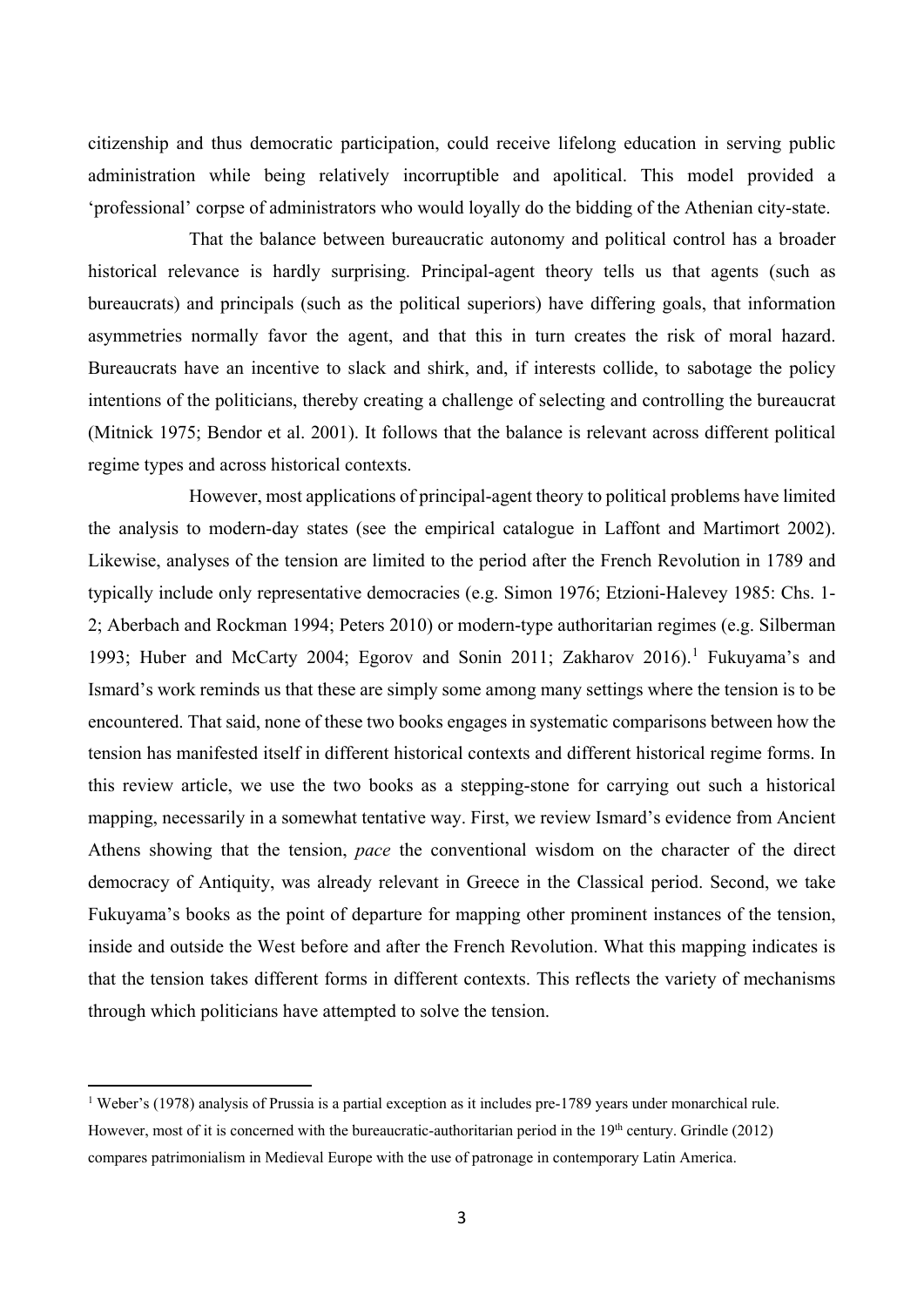#### **Athenian direct democracy and the use of public slaves**

There is a fundamental dissimilarity between modern, representative democracy and the direct democracy that we find in Greece in the Classical Period – or more exactly in  $5<sup>th</sup>$  and  $4<sup>th</sup>$  century B.C. Athens, on which the bulk of our knowledge of Antique democracy is based (Hansen 1999). Most scholarship singles out the difference between having the full body of citizens assembling to legislate – directly, as it were – and the indirect legislation that is produced by representative institutions in modern democracies.

However, an even more consequential difference had to do with the appointment of magistrates. In modern democracies, the equivalents of magistrates, i.e. presidents and governments in parliamentary systems, are appointed either directly or indirectly via elections. The Athenians of the Classical period used a very different principle, namely lot or sortition (Hansen 1999; Manin 1997). Magistrates were appointed by lot for delimited periods, normally a year, and their tenure was customarily nonrenewable. The magistrates in a sense made up both the government and the administration, that is, they were both politicians and administrators. In modern, representative democracy, by contrast, there is a sharp divide between the government and the administration. Government officials are politicians but they are not administrators, rather they command an administrative apparatus. This, of course, is exactly what creates the tension between bureaucratic autonomy and political control.

Seen from this vantage point, the Athenians seem to have disposed of this very tension. However, matters are not so simple. There were a number of both relatively complex and very menial public tasks that had to be carried out to make the Athenian body politics work. In fact, many administrative tasks demanded specialized competences. One of Ismard's examples is the role as guarantors of the coins. This task was carried out by controllers in Athens itself and in the port of Piraeus, using a touchstone or *basanos* to confiscate coins where cobber or bronze had been used to dilute the silver content. Coin control required expertise and long training. If left to a magistrate, it would have been difficult to use lot for appointment, as only a few citizens would have been able to take charge of this task in an effective way. Hence, in this area – and there were many others – citizen appointment would have "violated the principle of the egalitarian distribution of the *archè* within the political community" (Ismard 2017: 85).

As Ismard describes in his new book, Athenians devised a solution based on the economic organization of the day: slave society. So-called public slaves (*dèmosioi*) were stable forces in an administration of surprising proportions that existed on a regular basis and which had the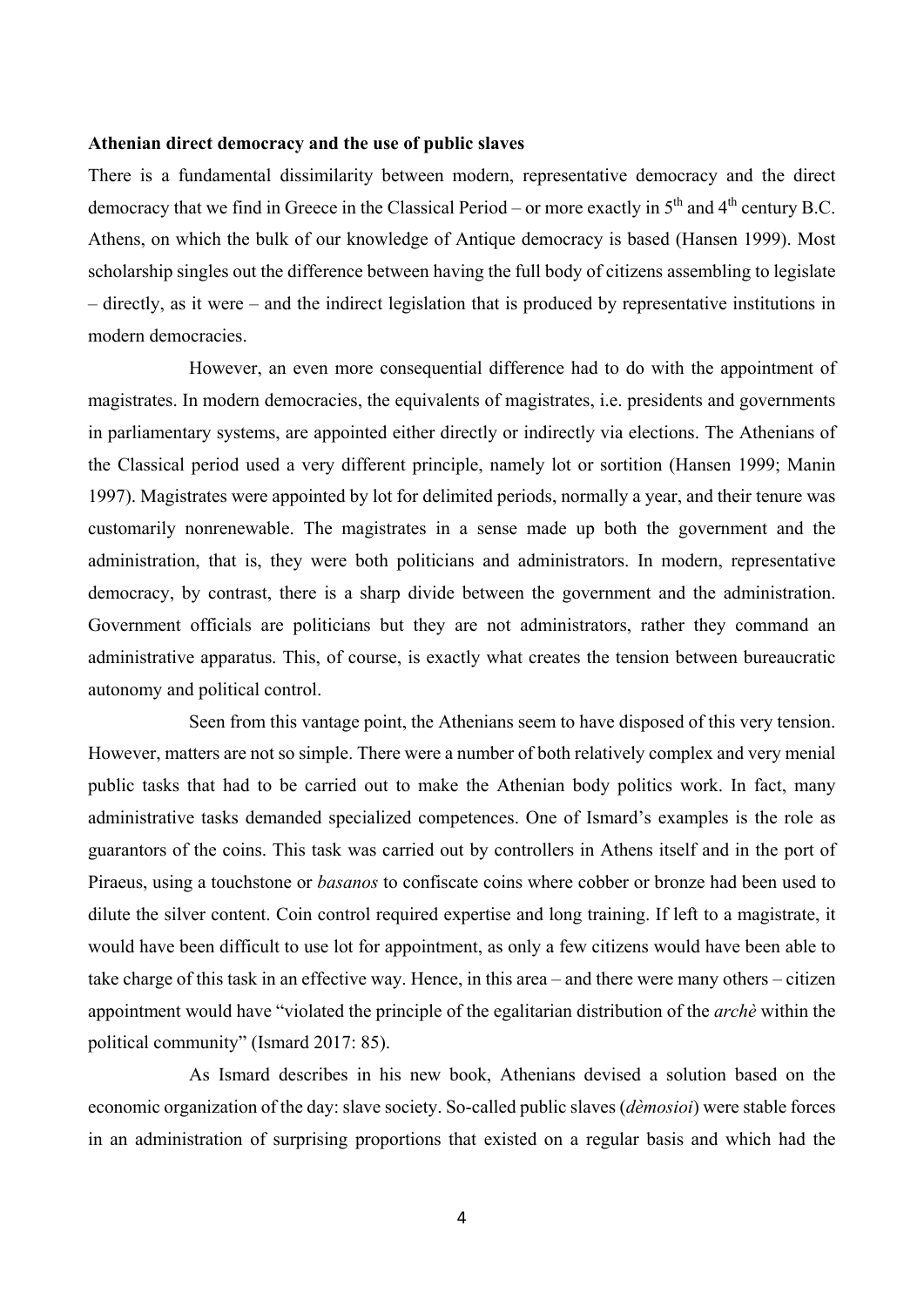technical competences needed to deal with relatively complex administrative problems (Ismard 2017: 33). The numbers themselves are astounding: one to two thousand public slaves serviced the 30 to 40 thousand Athenian citizens (Ismard 2017: 2). Among other tasks, public slaves assisted judges, handled public records, worked as public accountants, took charge of policing, guaranteed coins, weights, and measures, monitored the work of magistrates, organized assembly sessions, and helped tally votes (Ismard 2017: 37-45). The public slaves were purchased on the slave market, typically as youths (Ismard 2017: 51), and they could be educated – e.g. by being apprenticed to older public slaves – in order to achieve competences needed to carry out administrative tasks. In fact, by being barred from citizenship and thus democratic participation they could receive lifelong education in serving public administration.

Another advantage was that public slaves could take care of the same task for years (Ismard 2017: 52-53). This ensured that "the civic administration would continue to function despite the regular rotation of magistrates" (Ismard 2017: 106). By using persons with no political rights as public administrators, the citizens could have their cake and eat it: that is, they could avoid an independent state apparatus while retaining its functions. The public slaves therefore provided the core of an administrative body in a direct democracy "that claimed not to have one" (Ismard 2017: 106).

Public slaves were also relatively incorruptible and apolitical. One very prosaic reason for this was that they had everything to lose: sanctions against misdemeanor by public slaves were harsh. They could be flogged and tortured, sanctions that could not be used against citizens (Ismard 2017: 60). Moreover, the public slaves had important privileges compared with other slaves, which corrupt behavior would jeopardize. They could hold property, including private slaves, and their sons could become free men (Ismard [2](#page-5-0)017:  $62-73$ ).<sup>2</sup> There was also an ideological dimension to the depoliticization of public slaves. Being slaves, they could not legitimate their own power in a way that threatened the body politics (Ismard 2017: 3). As Ismard (2017: 13) puts it, the public slaves served as "third-party guarantor of the civic order".

The use of public slaves was therefore entirely in line with the guiding principle of Athenian direct democracy: to avoid professionals taking power. The worry here was that professionals would invariably transform democracy into an oligarchy or aristocracy (Hansen 1999: 236, 308). By outsourcing tasks that required specific competencies to slaves, the Athenians avoided

 $\overline{a}$ 

<span id="page-5-0"></span><sup>&</sup>lt;sup>2</sup> However, their children would not inherit their offices, and they would normally not be apprenticed to them either (Ismard 2017: 79).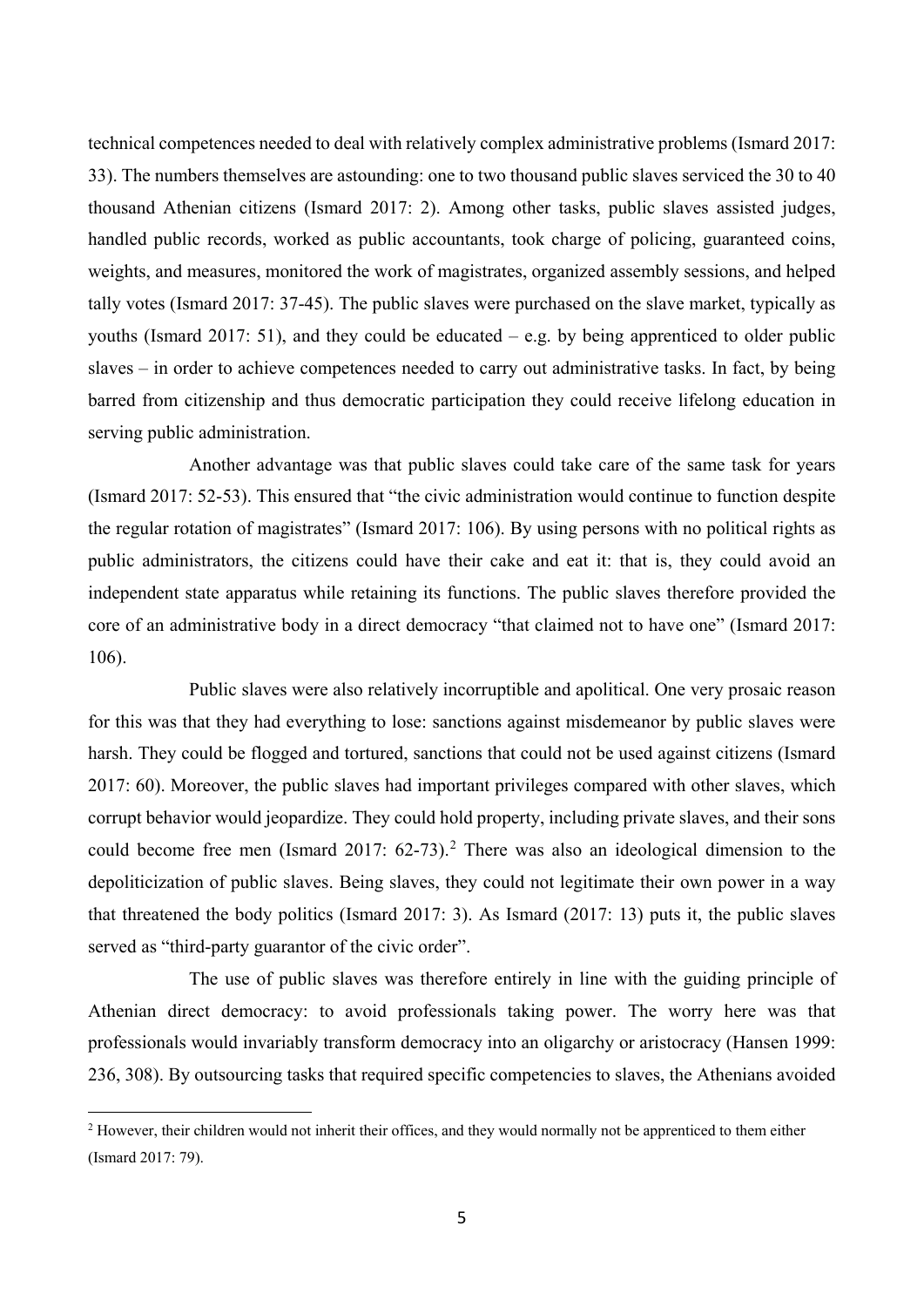a situation where an individual's expertise would give him public power (Ismard 2017: 81). Hence, the use of public slaves involved – and secured – "the deliberate exclusion of expert knowledge from the political arena" (Ismard 2017: 88). The *dèmosioi* were thus an intrinsic part of Athenian direct democracy.

Ismard to some extent exaggerates the role of the public slaves in the Athenian citystate in order to give his book a sharper edge. After all, the *dèmosioi* mainly undertook menial tasks such as policing and other public works rather than the complicated tasks that Ismard mostly focuses on. Furthermore, all genuine magistrates (*archai*) in Athens were citizens and their secretaries were generally also citizens. Not until the third rung on the ladder – undersecretaries – do we occasionally find public slaves (as well as free non-citizens, the so-called metics). Finally, some citizens would actually hold the same position as magistrates for years on (Hansen 1999: 123-24, 244-45).

One should therefore be careful not to overemphasize the importance of public slaves in Athens, a city-state and direct democracy with a very limited suffrage confined to male citizens where government was relatively simple and limited in scope. That said, Ismard's book shows that even in this context the tension between bureaucratic autonomy and political control did rear its head – and that Athenians took steps to balance the two concerns. This clearly shows that the tension is relevant beyond modern states, notably representative democracies.

#### **Mechanisms to solve the tension across time and space**

There is a huge time gap between Ancient Athens and modern-day states. This gap can be bridged by considering how the tension plays out in different historical types of administration. Here, Fukuyama's books come in handy. He describes a number of different administrations, some of them primarily in the first volume. This includes pre-modern forms of human organization such as kinshipbased bands and families, which, according to Fukuyama (2012: Ch. 3), is the default order. It also includes early modern European estate-based patrimonialism and a variety of modern state administrations including the European, clientelist offsprings in Latin America, the US spoils system, the neo-patrimonialism in African ex-colonies, and "Weberian" bureaucracy (Fukuyama 2012: Chs. 8, 24; Fukuyama 2014: Chs. 4, 9-10, 14).

According to Fukuyama, there is a general tension inherent in the building of state administrations between what he terms "autonomy" and "subordination". Subordination is of obvious importance to a political leader since principals seek to control agents' behavior. Thus, bureaucratic autonomy, or what is conceived as discretion in decision-making, may be excessively strong. On the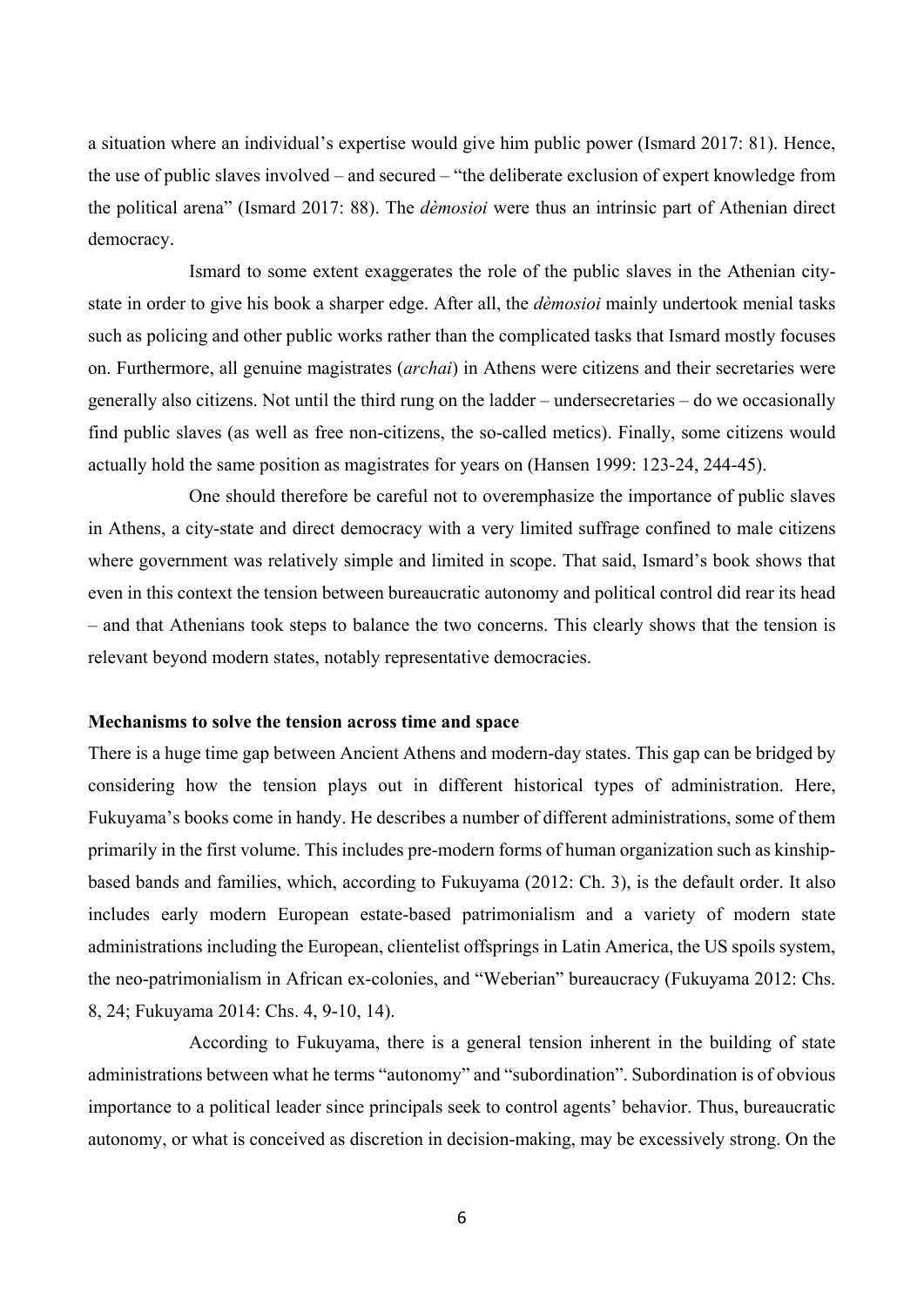other hand, political moves to subordinate administrators may lead to micro-management that hampers technical competence and creates red-tape bureaucracy. Therefore, the political leader faces the complex task of trying to strike a balance between autonomy and subordination (Fukuyama 2014: 514-517).<sup>[3](#page-7-0)</sup> However, Fukuyama is not explicitly concerned with how the different administrative systems strike this balance.

In the following, we therefore analyze four different types of administration as they have emerged over time: patrimonialism, meritocracy, politicization, and neo-patrimonialism. Classic work on bureaucracy from Weber (1978) to Eisenstadt (1958) and more recent studies from Ertman (1997) and the Quality of Government Institute (e.g. Dahlström, Lapuente, and Teorell 2012) tease out these types based on how administrators have been recruited. Patrimonial administrations base the distribution of administrative offices on inheritance or, more generally, social and personal connections; meritocracies recruit administrators on their educational background, experience, and knowledge of the subject matter; politicized administrations recruit party loyals or ideologically likeminded; and neo-patrimonial systems combine de facto patrimonialism with mostly ineffective legal rules of meritocratic recruitment.

Despite their basic conceptual differences, these administrative types have rarely existed in pure form, nor have they been mutually exclusive. Rather, one type has typically co-existed with one or more of the other types. Nevertheless, our analysis focuses on the specific mechanisms that each type of administration has attempted historically to mitigate the tension between bureaucratic autonomy and political control.

Patrimonialism characterized most polities, constitutional as well as absolutist, in medieval and early modern Europe. The backdrop is to be found in the  $9<sup>th</sup>$  and  $10<sup>th</sup>$  century collapse of state power, which transformed West European kingdoms into what Bisson (2009: 34) terms "a fabric of lordships."<sup>[4](#page-7-1)</sup> The absence of state power created a political and administrative vacuum that strong estate groups such as the clergy and nobles could enter and colonize. Over centuries, elites thus managed to transform administrative offices into their own private property that passed on from father to son (Ertman 1997: 8; Oakley 2010: 192-193). Usually, the office gave access to rents as it

 $\overline{a}$ 

<span id="page-7-0"></span><sup>&</sup>lt;sup>3</sup> To achieve good governance more generally, Fukuyama argues countries need to achieve high levels on a second dimension of state capacity (Fukuyama 2014: 509).

<span id="page-7-1"></span><sup>&</sup>lt;sup>4</sup> Traditionally, this context has been described with the concept of "feudalism." However, following what has been termed "the revolt against feudalism" that began in the 1970s, medieval historians have avoided this concept (see Reynolds 1994; Bisson 2009).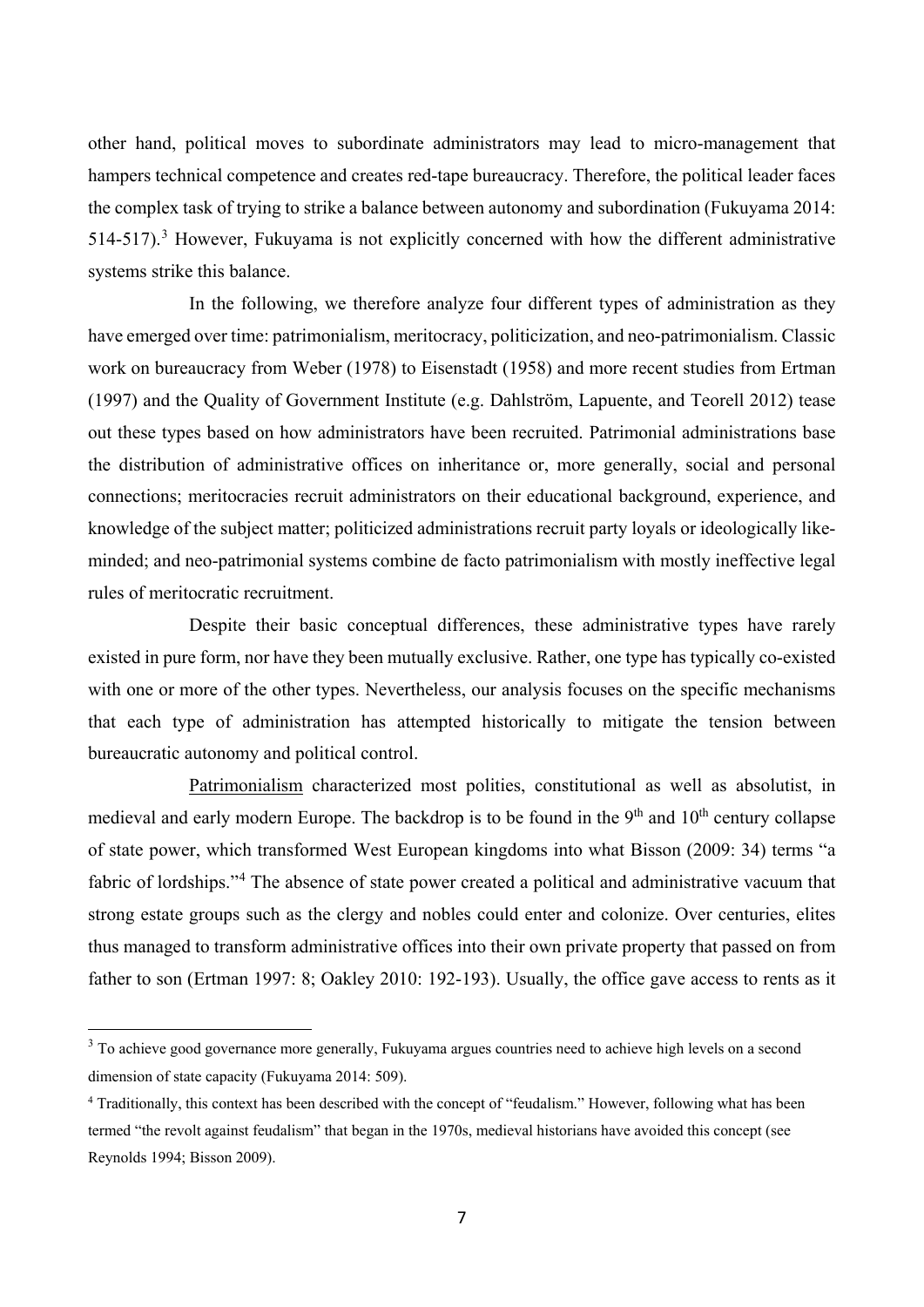privatized certain hitherto public functions. In the area of tax extraction – a core public function – the king or prince could typically only demand a small share of the taxes that the officeholder extracted, while the officeholder often acquired tax payments illegally (Braun 1975: 251-252).

The patrimonial system consisted of politicians (kings or princes) and administrators (proprietary officeholders) whose interests often collided. The proprietary officeholders wanted to secure their private goods and family prominence. The kings or princes sought to raise more money from taxes in a time of mounting governmental pressures, most notably the defense of the realm. However, they were highly dependent on the extractive efforts of parliaments and diets and so had to constantly bargain their way to please elite-groups such as the nobility, the clergy, and townsmen (Tilly 1992: 71-79). Tax grants functioned as bargaining power that allowed these elites to demand socioeconomic and political concessions from the monarchs (Braun 1975: 253). Meanwhile, the nobility possessed exclusive knowledge of the local agriculture, which in many areas was the main source of tax revenue. On top of that, years of privilege and power grabbing had institutionalized the principle of hereditary offices and thus shielded the elite-groups from royal firing and interference. More often than not, royal reliance on noble tax extraction led to financial drains and war losses. Otherwise, the crown would need to raise an army against the estate groups (Schulze 1996: 29). As Hagen Schulze (1996: 48) notes, "the power struggle between the monarchs and their estates" was one source of "profound uncertainty" that characterized medieval and early modern Europe.

Bureaucratic organizations, consisting of specialized and hierarchically organized offices, accelerated after the peace treaties in Osnabrück and Münster in 1648, which also marked the coming of absolutism across much of Europe (Schulze 1996: 48). Thomas Ertman's *Birth of the Leviathan* takes stock of this development, showing how most of Eastern and Latin Europe (Spain, Portugal, France, and the Italian Principalities) only partly reformed if at all, while a country such as Prussia developed a more clean system of meritocracy.

Centralized state power and a pool of university-educated jurists enabled the successful implementation of meritocracy as a principle of recruitment to the state administration, including the royal household. The former made it affordable to undermine the system of proprietary officeholding; the latter provided a plausible, administrative alternative. However, meritocracy was only successfully implemented where wars (internal or external) stripped the estate officeholders of sociopolitical and economic resources to the extent that monarchs could credibly demand the acquisition of revenues from the officeholders and people within the territory.

8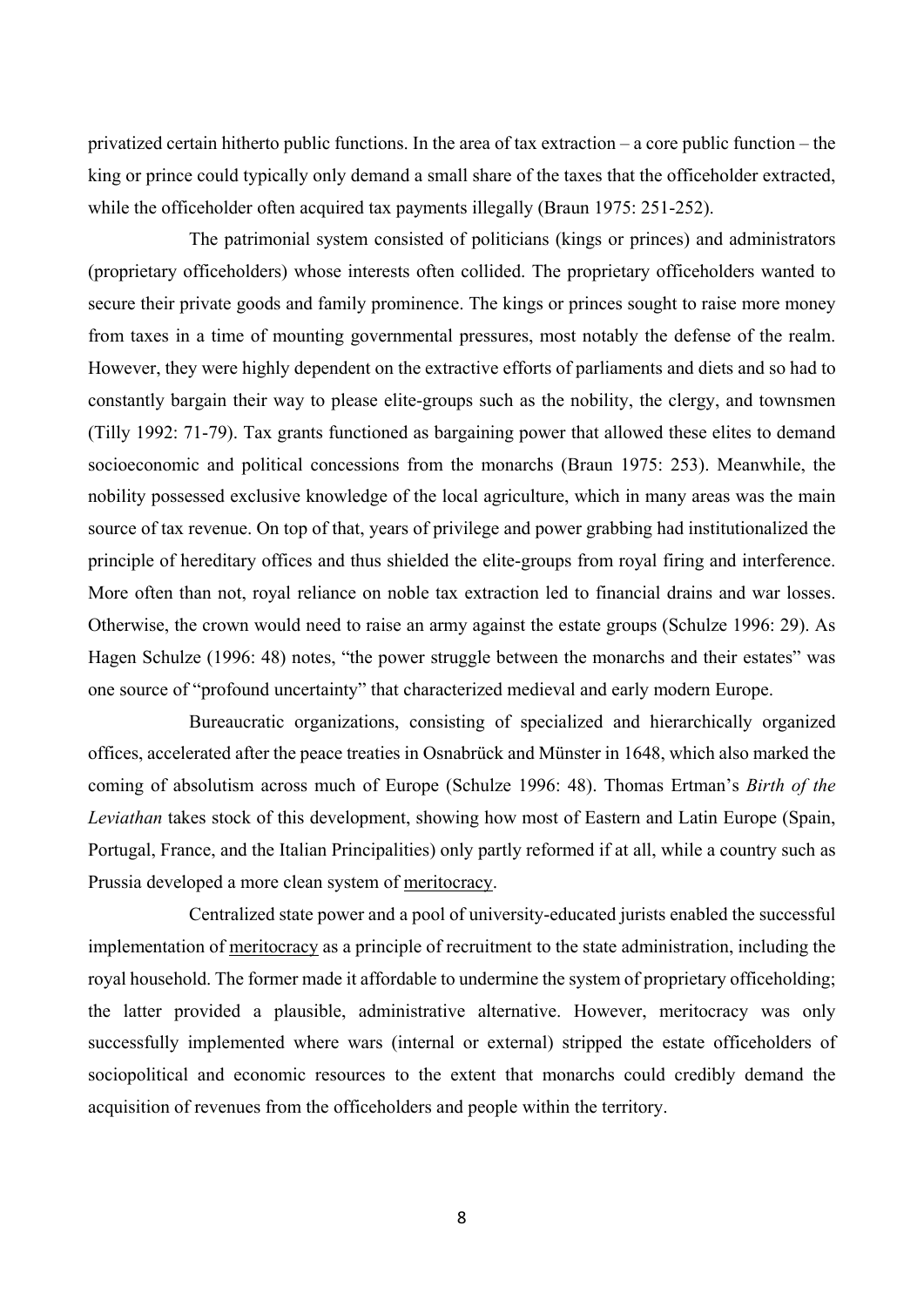The most clear-cut example of meritocracy emerged in an unexpected place, namely the hitherto backward Prussia. The Hohenzollern kings in Prussia established a strong royal authority visà-vis the *Junker* estates following the Thirty Years War (Fischer and Lundgreen 1975: 510-517; Gorski 2003) by effectively rooted out patrimonial tendencies at the central levels of administration. Instead, they began recruiting on merit, which tended to disqualify uneducated *Junker* sons (Ertman 1997: 248, 253-254). Merit recruitment was a means of eroding the local powers of a recalcitrant aristocracy and instead bringing in independent men of the higher bourgeoisie. However, the success of merit recruitment caused new problems for the Prussian monarchs. Over a few decades in the late 18<sup>th</sup> century, an autonomous bureaucracy emerged that had outgrown the king's General Directory and become a diversified, professional group with a corporate identity based on recruitment of university candidates. Due to its expertise, the bureaucracy achieved considerable influence on politics, limiting the king's *de facto* ability to determine the direction and pace of Prussia's political development (Dorn 1931: 405, 414; Sheehan 1989: 142). This was the essence of the bureaucratic authoritarianism that dominated Prussia's political system during the 19<sup>th</sup> century under monarchs and chancellors alike (Rosenberg 1958: Ch. 9). The dilemma between granting autonomy to the bureaucracy and making it loyal to a certain political course was never definitively solved in Prussia and remained an essential part of political conflict in Weimar and Nazi Germany (Mommsen 1991: 79, 83-86, 90, 100, 111-112).

The Prussian meritocracy was not entirely new at the time but resembled – and was partly inspired by – the administrative system found in Ancient China. As early modern Europe's most prominent 'other', the states of the Warring States Period (481-221 B.C.) had to a surprisingly large extent recruited on abilities rather than status (Lewis 1999; Hui 2005; Fukuyama 2012: 113). Through wars between the competing states, extraordinary state building began in what is today Northern China, including the growth of bureaucracies to extract taxes and organize armies. Even more so than in Prussia, this process destroyed noble privileges and replaced them with administrative subunits ruled directly by an appointed official and subordinate to the rule of the center (Lewis 1999: 602-3; Hui 2004: 194; von Falkenhausen 2006). However, this Chinese model where meritocracy served as the handmaiden of an absolutist ruler came with its own deficits. The most important was that the bureaucracy had no autonomy to check royal policies. This had some dire consequences. In one famous instance, albeit more than a millennium downstream, the Ming Emperors without much reasoning suddenly prohibited ocean-going shipping (Hall 1985: 50).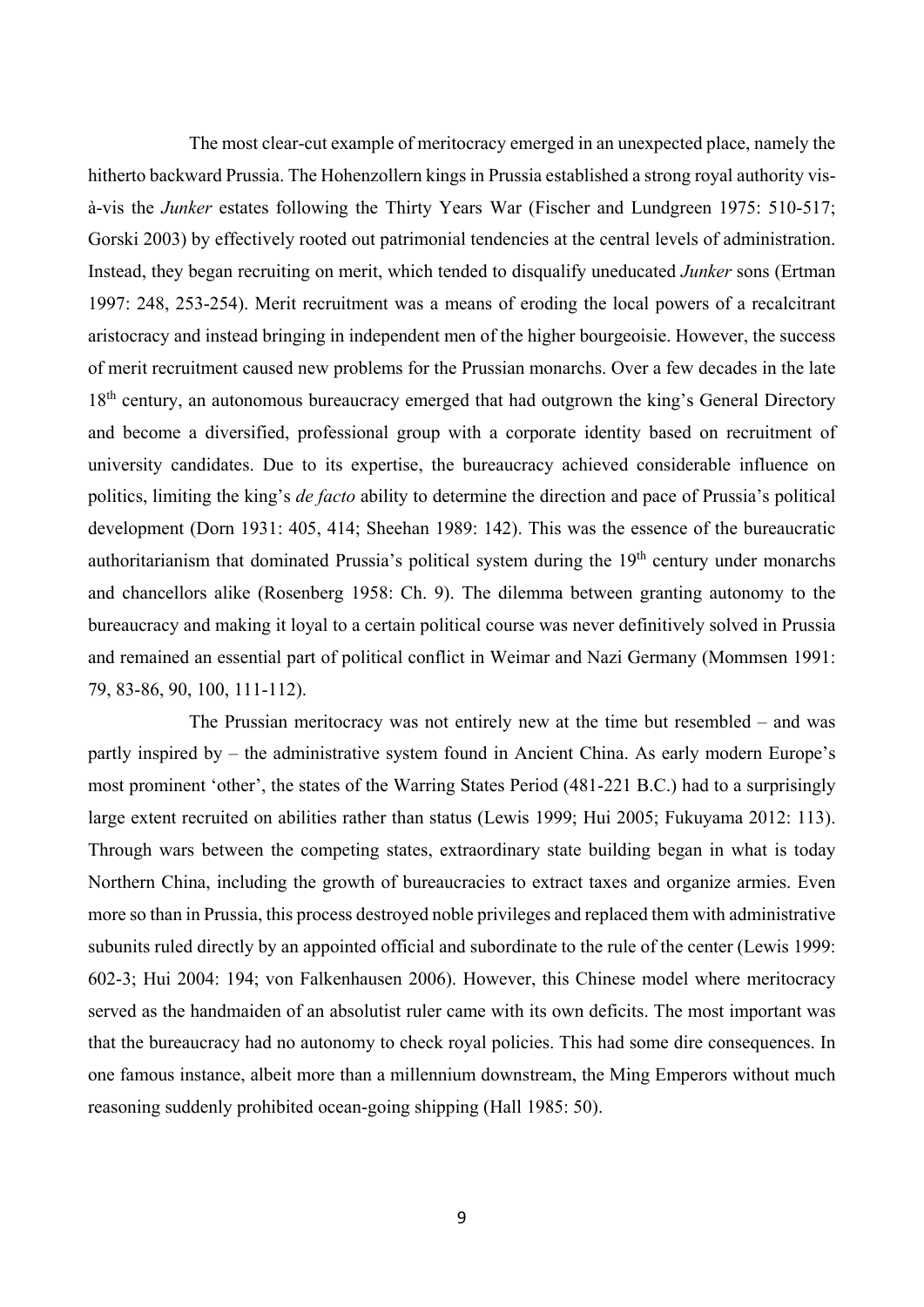Slave administrations such as the *dèmosioi* in the Athenian city-state or Egypt's Mamluks in the Middle Ages bear some resemblance to meritocracy, although of course the use of slaves takes the quest for bureaucratic autonomy and political control to an extreme that we do not find elsewhere. These are two different models where slaves were educated and used as administrators in much the same way (see Fukuyama 2012: Ch. 13; Ismard 2017: 79).

Major developments in administrative systems took place after the French Revolution signaled to the rest of Europe that the people itself could decisively dispose of old aristocratic privileges. However, although the pace of bureaucratic reform across most of Europe heightened substantially after 1789, meritocracy only materialized slowly and selectively during much of the 19<sup>th</sup> century. Where patrimonial privileges had survived through fusion with parliamentary powers such as in the Swedish Riksdag or the English House of Lords, the battle for establishing an autonomous bureaucracy was solved peacefully but in a prolonged process mired in uncertainties that revolved around the issue of creating a less corrupt and more impartial but also politically responsive administration (Silberman 1993: 297, 350; Teorell and Rothstein 2015).

We find a different route in many of the colonial offshoots. The USA and the Southern Cone countries of Argentina, Uruguay, and Chile all formed independent states based on the legitimate model of the  $18<sup>th</sup>$  century, that is constitutional, representative government. They very quickly faced pressure for mass suffrage forming from an institutional rock bottom. Accordingly, political parties organized before the push for bureaucracy came from Europe, with the typical consequence that administrative offices were staffed by party officials. Such an administrative system of politicization became most pronounced where parties could operate from center to periphery by organizing national-level parties and their local branches, swaying voters, and controlling competing patrons. Machine politics, creating a mix of permanent staffs loyal to certain parties and temporary staffs coming in with a new government, was one result of this process (Silberman 1993: Ch. 8; Kurtz 2013: Chs. 3-4). In other words, politicization became most systematic and widespread where the push for mass suffrage extensions preceded bureaucratization (see Shefter 1977), and where state power was relatively centralized.

State administrations run by political parties are cases of 'politicization from above', which is today the most used and viable alternative to meritocracy (Dahlström, Lapuente, and Teorell 2012). This should come as no surprise since politicization addresses the flaws of excessive bureaucratic autonomy that cases like 19<sup>th</sup> century Prussia and Weimar Germany exemplify. The initial 19<sup>th</sup> century and later waves of politicization can in fact be seen as deliberate efforts to ensure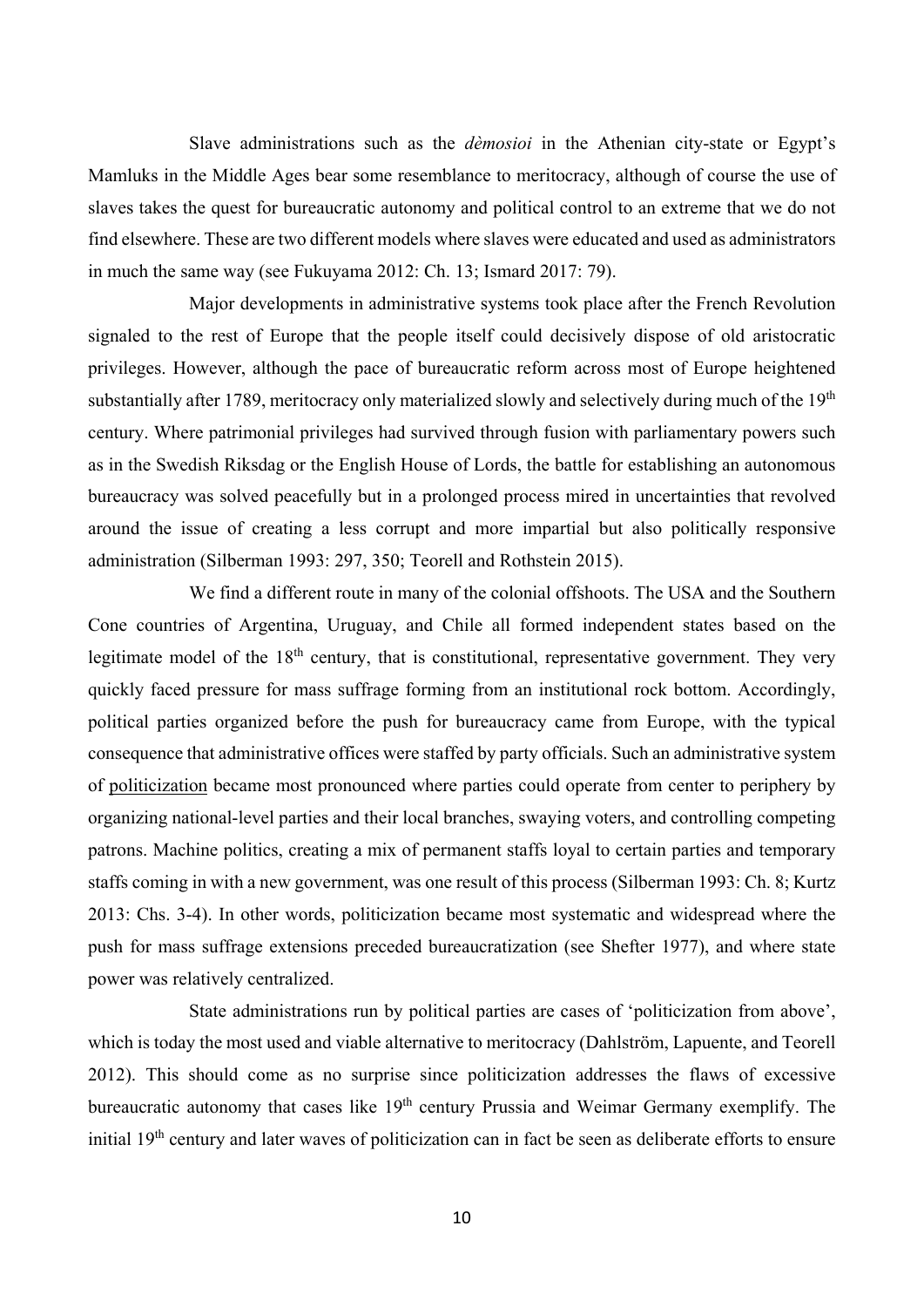political control in an age when the dual demands of rule by the people and rule of law were nearly impossible to dismiss (Silberman 1993; see also Etzioni-Halevey 1985: Chs. 1-2). However, politicization, like meritocracy, is rarely completely dominating. More often than not, there are "islands of excellence" where meritocracy dominates. Conversely, administrations dominated by a meritocratic civil service system often use political appointments for the top departmental levels to smoothen the link to the government and thus increase political control.

Finally, neo-patrimonialism emerged in African and Asian countries that had typically been colonized by Europeans during the 19<sup>th</sup> century. Neo-patrimonialism combined some elements of Weberian bureaucracy with traditional patrimonialism. Although neo-patrimonialism has been prevalent more generally across countries during the initial phases of a bureaucratic build-up in a basically patrimonial system, it was particularly pronounced where colonization was indirect. Here, the colonial master relied on existing administrative structures such as chieftaincies in Sub-Saharan Africa to make extraction more effective and, in some cases, to create local allies (Acemoglu, Johnson, and Robinson 2001: 1370). Neo-patrimonialism thus enlisted local yet strictly subordinate expertise. After independence was granted to the colonies, neo-patrimonialism tended to consolidate, reducing meritocracy to a pure formality while rule through local chiefs became the order of the day (Bayart 2009). As a consequence of later democratization pressures, neo-patrimonialism took on some traits of politicization as clientelism became an entrenched part of politics (Bratton and van de Walle 1997: 61-65). Yet, most postcolonial states in Sub-Saharan Africa in particular have had major difficulties disseminating power throughout their territories, thus continuously hindering efforts of political leaders to build a strong and loyal party base and instead reinforcing neo-patrimonialism (Herbst 2000).

In some postcolonial countries such as the Democratic Republic of the Congo, prolonged civil conflict broke out over the control of resources and the political-administrative means to acquire them (Evans 1995: 45) – much like in early modern Spain or France (see Fukuyama 2012: 357-365). As this and many other Sub-Saharan African examples show, neo-patrimonialism neither establishes any meaningful bureaucratic autonomy nor sustainable political control. Everything, including administrative offices, is up for grabs when governments resign or dictators are ousted.

This transhistorical analysis of administrative types reveals three mechanisms to solve the tension between bureaucratic autonomy and political control. First, patrimonial administrations work by the logic of "divide and rule." They provide areas of local autonomy within which the administrator enjoys extensive discretion in administrative decision-making and access to rents such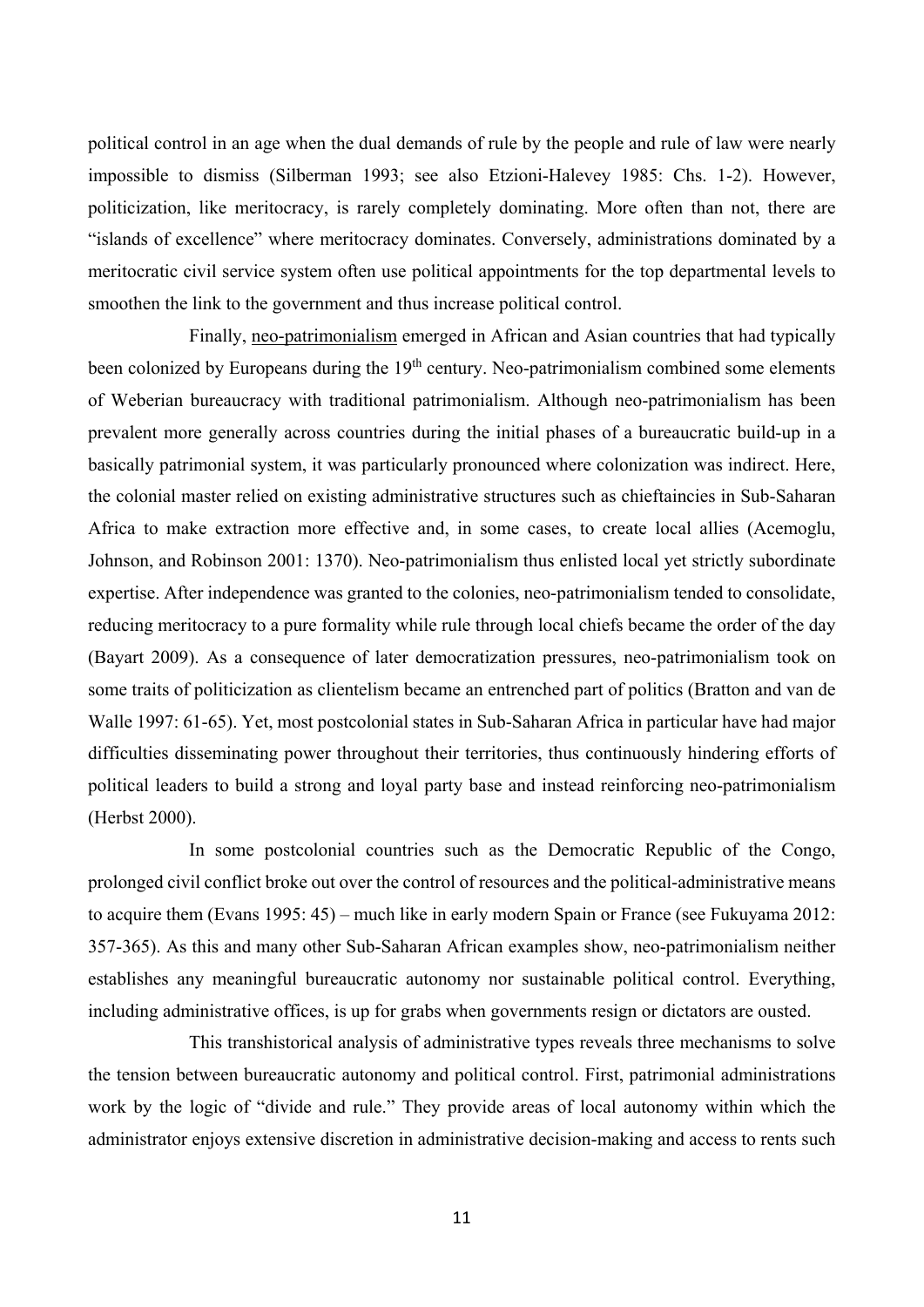as from tax extraction. In exchange, the administrator must accept political control from the center. The politician may succeed in playing local administrators against each other. Yet, the administrator usually has the upper hand because the politician is dependent on local resources for finance. The balance tips to the side of bureaucratic autonomy.

Second, meritocracy, to the extent that it manages to dominate all levels of administration, breaks with patrimonialism by occupying the administrative apparatus with professional experts. This makes the politician independent of resources from local patrons. However, it also constitutes a risk because it creates a symbolic and, most often also, legal sphere of autonomous bureaucratic decision-making. Meritocratically recruited bureaucrats may have the means and motives to circumvent the will of the politician. On the other hand, if combined with sensible performance payment and monitoring, professionally educated administrators may preserve the autonomy to make competent decisions while ultimately answering to a political task (see also Dahlström, Lapuente, and Teorell 2012). In neo-patrimonial administrations, these two mechanisms coexist and often induce conflict between central and local administrative levels, thus explaining much of their weak governance records.

Third, politicized administrations like patrimonialism and neo-patrimonialism organize politician-bureaucrat relations through a chain of dependencies and may therefore combine through a more general patron-client logic of governance. Nevertheless, they handle the tension between autonomy and control differently. Politicized administrations mostly rely on the political power over hiring, firing, and demotion to achieve political control and may add a measure of control through ideological congruence. The politician hires political fellows and then demands full loyalty to his political cause. As a result, bureaucratic autonomy tends to crowd out.

#### **Conclusions**

Fukuyama's (2012; 2014) and Ismard's (2017) three recent books suggest that the various administrative types we find in the literature – patrimonialism, meritocracy, politicization, and neopatrimonialism – are best viewed as subtypes that address the same general tension between bureaucratic autonomy and political control. In one sense, our analysis merely explicates what numerous analyses have already hinted at, namely that the tension is not easily solved but rather a constant concern in any political system. Indeed, as shown, the tension is transhistorical and not just confined to the post-1789 period. However, our historical analysis identifies the mechanisms through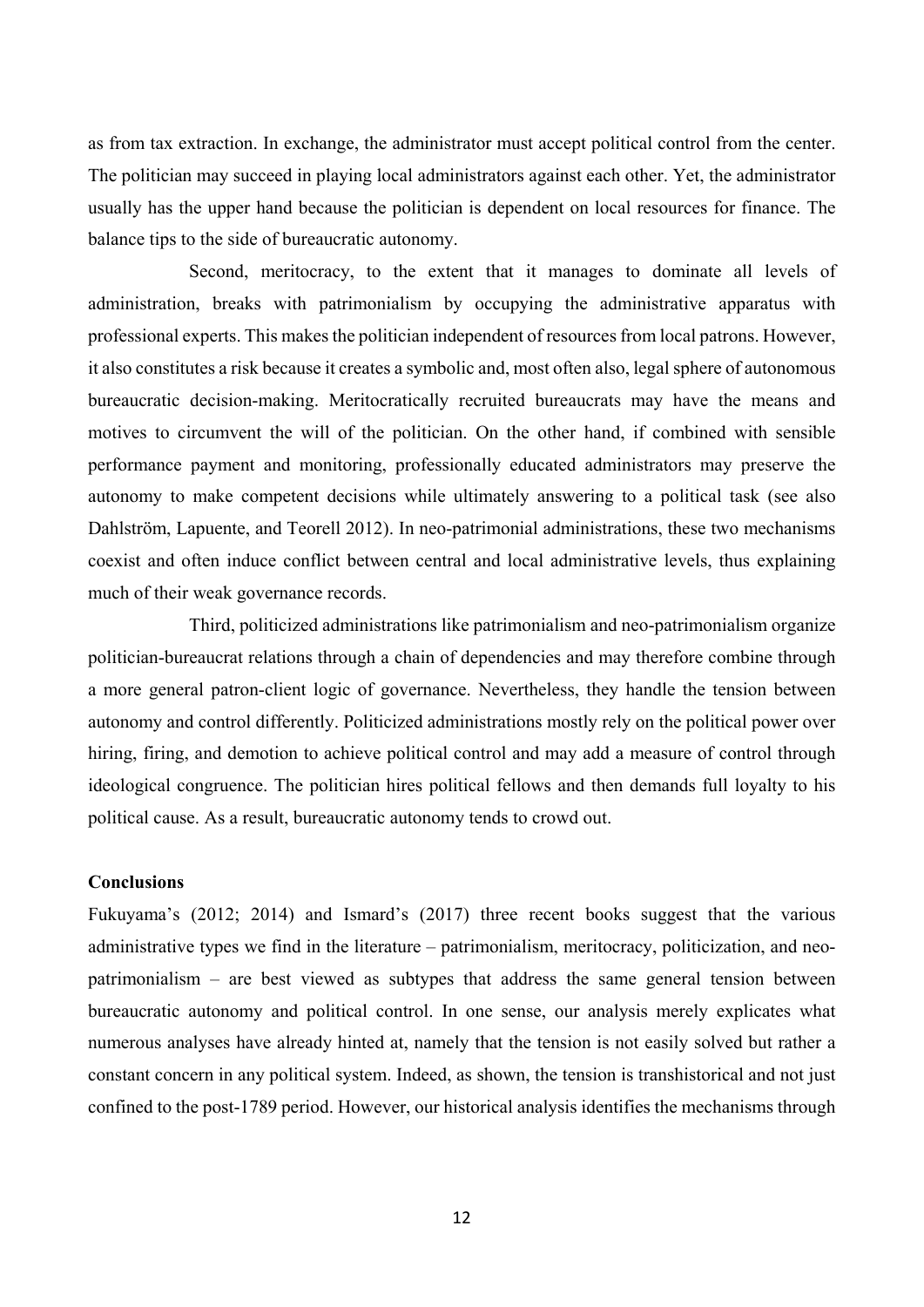which the tension has been resolved across the different administrative types, and how these mechanisms have tilted power towards the politician or the administrators.

The books reviewed in this article indicate that students of bureaucratic politics would do well to go historical rather than solely analyzing it in the setting of modern states. They tap into a larger literature that compares the balancing of autonomy and control in several entities over time (e.g. Grindle 2012; Schuster 2016). Our approach thus provides insights on how politicians balance bureaucratic autonomy and political control across time and space. This makes us able to combine historical and contemporary knowledge of the type and quality of bureaucratic organizations and study their causes and consequences. The dilemma between bureaucratic autonomy and political control continues to be a core concern for administrative reform today. Our analysis encourages us to go even further. For any political system, we should try to enlist new data on how the tension has manifested itself, what solutions have been attempted, and to what extent these have been successful. This review is merely a first and very general attempt to quarry this historical material.

#### **Bibliography**

- Aberbach, Joel D., and Bert A. Rockman (1994). Civil Servants and Policymakers: Neutral or Responsive Competence? *Governance* 7(4): 461-469.
- Acemoglu, Daron, Simon Johnson, and James A. Robinson (2001). The Colonial Origins of Comparative Development: An Empirical Investigation. *American Economic Review* 91(5): 1369-1401.
- Bayart, Jean-Francois (2009). *The State in Africa: The Politics of the Belly, 2nd edition*. New York: Wiley Books.
- Bendor, Jonathan, Ami Glazer, and Thomas H. Hammond (2001). Theories of Delegation. *Annual Review of Political Science* 4: 235-269.
- Bisson, Thomas N. (2009). *The Crisis of the Twelfth Century: Power, Lordship, and the Origins of European Government*, Princeton: Princeton University Press.
- Bratton, Michael, and van de Walle, Nicolas (1997). *Democratic Experiments in Africa: Regime Transitions in Comparative Perspective*. New York: Cambridge University Press.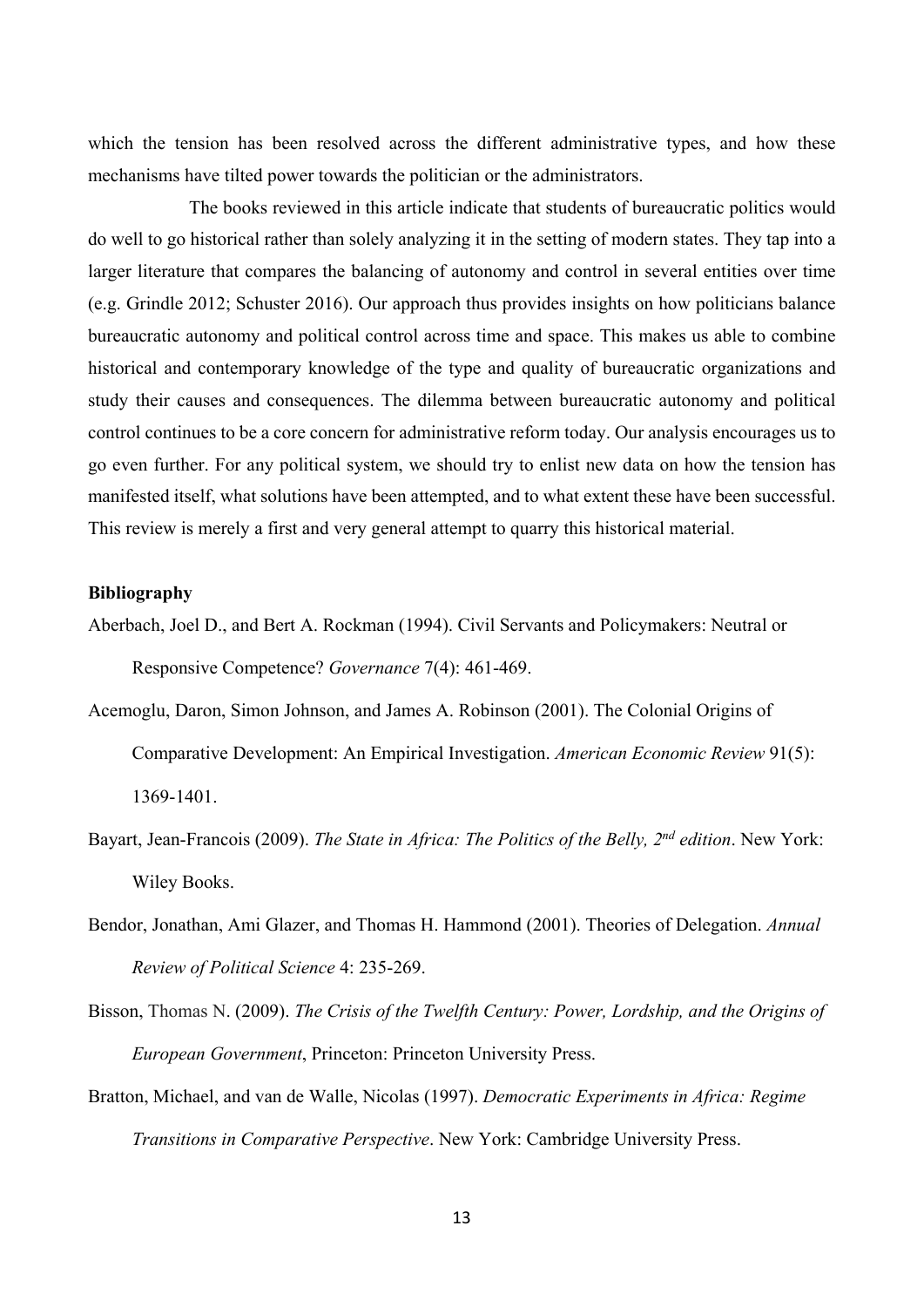- Braun, Rudolf (1975). Taxation, Sociopolitical Structure, and State-Building: Great Britain and Brandenburg-Prussia. In *The formation of national states of Western Europe*. Ed: Charles Tilly. Princeton: Princeton University Press, pp. 243-328.
- Dahlström, Carl, Victor Lapuente, and Jan Teorell (2012). The Merit of Meritocratization: Politics, Bureaucracy, and the Institutional Deterrents of Corruption. *Political Research Quarterly* 65(3): 656-668.
- Dorn, Walter L. (1931). The Prussian Bureaucracy in the Eighteenth Century. *Political Science Quarterly* 46(3): 403-423.
- Egorov, Georgy, and Konstantin Sonin (2011). Dictators and their Viziers: Endogenizing the Loyalty-Competence Trade-Off. *Journal of the European Economic Association* 9(5): 903- 930.
- Eisenstadt, S. N. (1958). Bureaucracy and Bureaucratization. *Current Sociology* 7(2): 99-124.

Ertman, Thomas (1997). *Birth of the Leviathan*. New York: Cambridge University Press.

- Etzioni-Halevy, Eva (1985). *Bureaucracy and democracy: A political dilemma*. London: Routledge & Kegan Paul plc.
- Evans, Peter (1995). *Embedded Autonomy: States and Industrial Transformation*. Princeton: Princeton University Press.
- Fischer, Wolfram, and Peter Lundgreen (1975). The Recruitment and Training of Administrative and Technical Personnel. In *The Formation of National States of Western Europe*. Ed. Charles Tilly. Princeton: Princeton University Press, pp. 456-562.

Fukuyama, Francis (2012). *Origins of Political Order*. London: Profile books.

- Fukuyama, Francis (2014). *Political Order and Political Decay*. London: Profile books.
- Geddes, Barbara (1994). *Politician's Dilemma: Building State Capacity in Latin America*. Los

Angeles: University of California Press.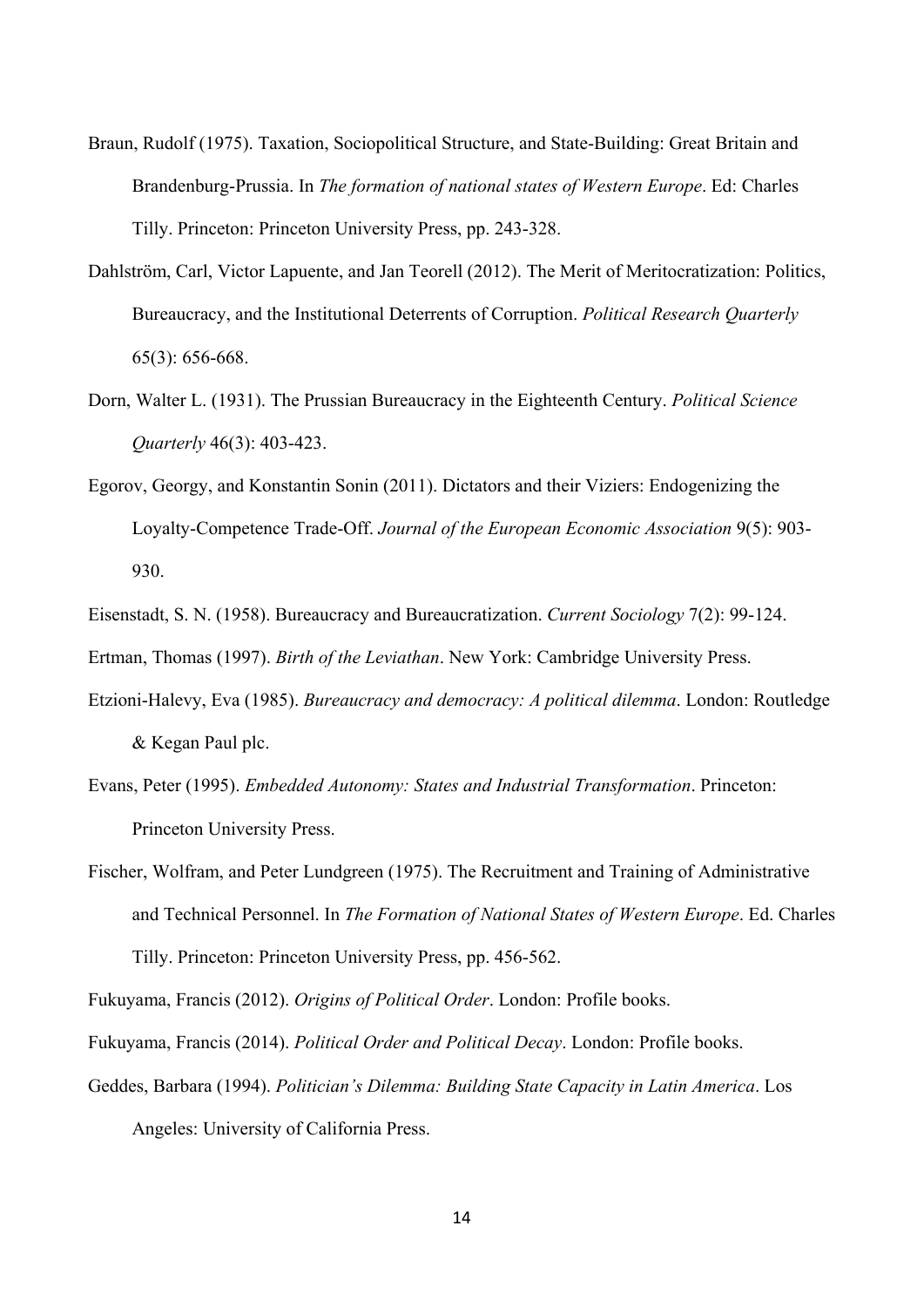Gorski, Philip S. (2003). *The Disciplinary Revolution*. Chicago: University of Chicago Press.

- Gorski, Philip S. (2005). The Protestant Ethic and the Bureaucratic Revolution. In *Max Weber's 'Economy and Society': A Critical Companion*. Eds. Charles Camic, Philip S. Gorski, and David M. Trubek. Stanford: Stanford University Press.
- Grindle, Merilee S. (2012). *Jobs for the Boys: Patronage and the State in Comparative Perspective*. Harvard: Harvard University Press.
- Hall, John A. (1985). *Powers and Liberties: The Causes and Consequences of the Rise of the West*. Oxford: Basil Blackwell.
- Hall, J.A. (2001). Confessions of a Eurocentric. *International Sociology*, 16:3, 488-497.
- Hansen, M.H. (1999). *The Athenian Democracy in the Age of Demosthenes* (2nd ed.). London: Oxford.
- Herbst, Jeffrey (2000) *States and Power in Africa: Comparative Lessons in Authority and Control*. Princeton: Princeton University Press.
- Huber, John D., and Nolan McCarty (2004). Bureaucratic Capacity, Delegation, and Political Reform. *American Political Science Review* 98(3): 481-494.
- Hui, Victoria Tin-Bor (2004). Toward a Dynamic Theory of International Politics: Insights from Comparing the Ancient Chinese and Early Modern European Systems. *International Organization* 58(1): 175–205.
- Hui, V.T. (2005). *War and State Formation in Ancient China and Early Modern Europe*. Cambridge: Cambridge University Press.
- Ismard, Paulin (2017). *Democracy's Slaves: A Political History of Ancient Greece*, Cambridge: Harvard University Press.
- Kurtz, Marcus J. (2013). *Latin American State-Building in Comparative Perspective: Social Foundations of Institutional Order*. New York: Cambridge University Press.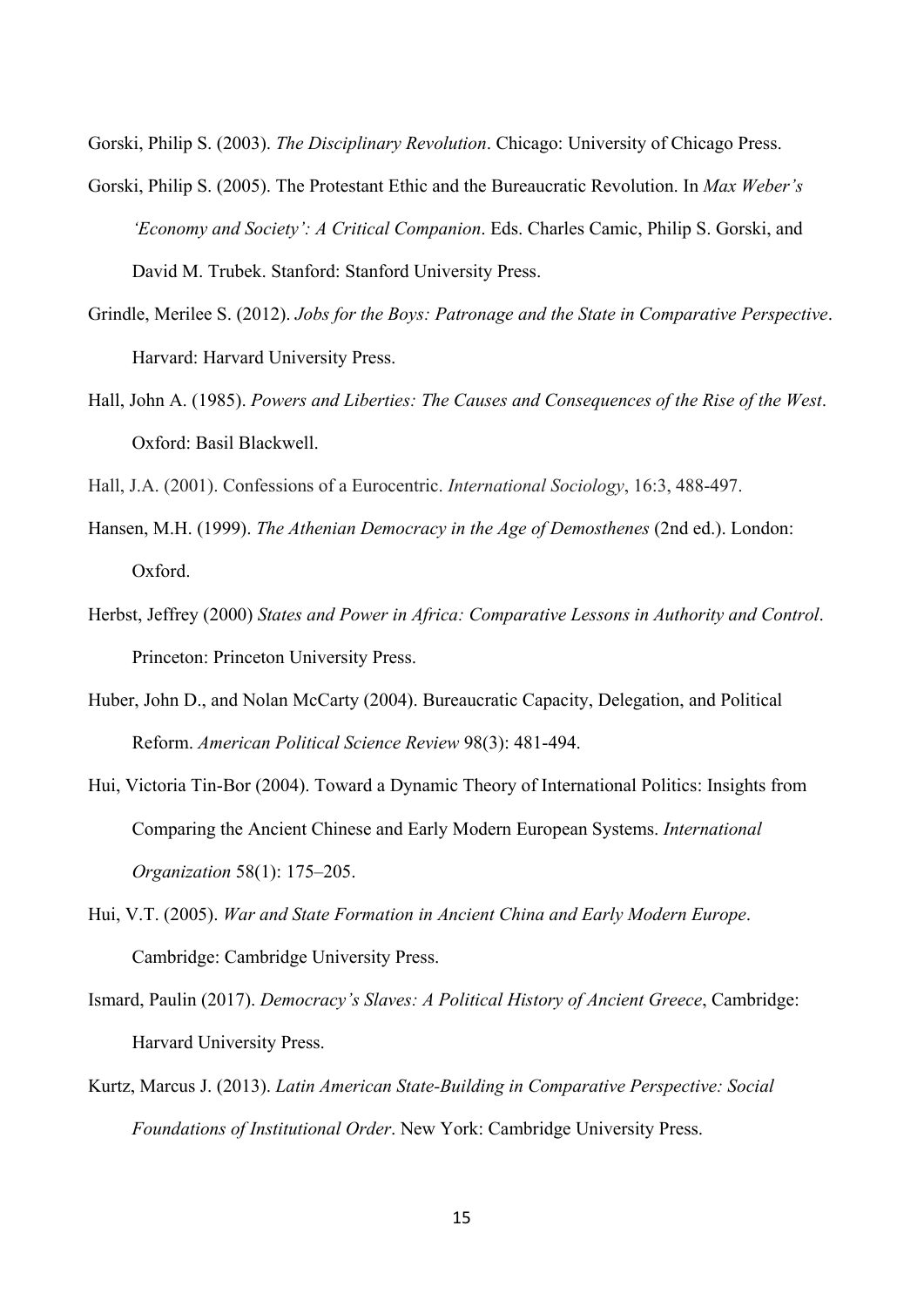- Laffont, Jean-Jacques, and David Martimort (2002). *The Theory of Incentives: The Principal-Agent Model.* Princeton: Princeton University Press.
- Lewis, M.E. (1999). Warring States: Political History. In *The Cambridge History of Ancient China*, edited by M.Loewe and E.L. Shaughnessy, 587-650. Cambridge: Cambridge University Press.
- Manin, Bernard (1997). *The Principles of Representative Government*. Cambridge: Cambridge University Press.
- Mann, Michael (2012). *The Sources of Social Power, Volume 2*. New York: Cambridge University Press.
- Mitnick, Barry M. (1975). The Theory of Agency: The Policing "Paradox" and Regulatory Behavior. *Public Choice* 24(Winter): 27-42.

Mommsen, Hans (1991). *From Weimar to Auschwitz.* Oxford: Polity Press.

- Oakley, Francis (2010). *Empty Bottles of Gentilism: Kingship and the Divice in Late Antiquity and the Early Middle Ages (to 1050)*. New Haven: Yale University Press.
- Oakley, Francis (2015). *The Watershed of Modern Politics: Law, Virtue, Kingship, and Consent (1300-1650)*. New Haven: Yale University Press.
- Parker, G. (1996[1988]). *The Military Revolution: Military Innovation and the Rise of the West, 1500-1800*. Cambridge: Cambridge University Press.

Peters, B. Guy (2010). Bureaucracy and Democracy. *Public Organization Review* 10: 209-222.

Reynolds, Susan. 1994. *Fiefs and Vassals*. Oxford: Clarendon Press.

Rosenberg, Hans (1958). *Bureaucracy, Aristocracy, and Autocracy: The Prussian Experience 1660- 1815*. Cambridge: Harvard University Press.

Schulze, Hagen (1996). *States, Nations and Nationalism: From the Middle Ages to the Present*. Oxford: Blackwell Publishers.

Schuster, Christian (2016). When the Victor Cannot Claim the Spoils: Institutional Incentives for